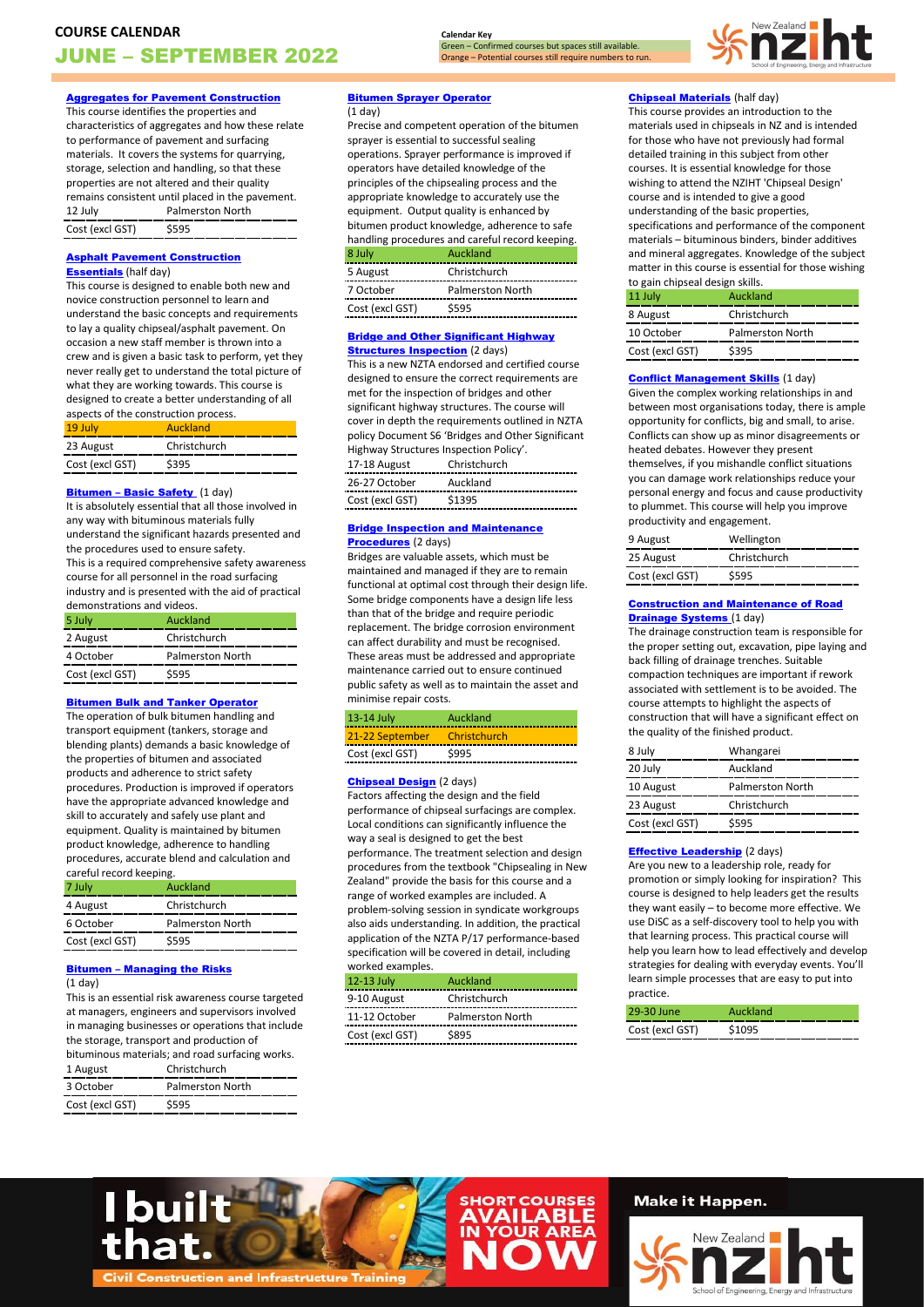**Calendar Key** Green – Confirmed courses but spaces still available.

Orange – Potential courses still require numbers to run.



#### [Environmental Management \\*\\*On-Line](https://www.nziht.co.nz/Short-Courses/Environmental-Management---On-Line-Zoom/)  [ZOOM\\*\\*](https://www.nziht.co.nz/Short-Courses/Environmental-Management---On-Line-Zoom/)

#### (2x 3hr sessions)

This is a live on-line version of our Environmental Risks of Construction course. Delivered over two consecutive days - 3hrs each morning. Do you know the environmental risks and obligations of construction projects? This course provides participants with a practical understanding of the environmental aspects of civil construction. Providing you the know-how to understand your legal obligations, raise environmental awareness and find workable solutions too many of the common risks on construction sites. The course is designed for anyone involved in the construction industry, including contractors, project managers, regulators and consultants.

#### • **Tuesday 26 July: 9.00am - 12.00pm**

• **Wednesday 27 July: 9.00am - 12.00pm** NOTE: Participants must participate in both sessions to get the full benefit and to receive their certificate of participation.<br>Cost (excl GST) \$395 per p \$395 per person

## **[Explosive Atmospheres -](https://www.nziht.co.nz/Short-Courses/Explosive-Atmospheres---Awareness/) Awareness (1 day)**

This course is designed to give people the essential knowledge of explosive atmospheres and hazardous areas, including identifying hazardous areas, sources of ignition and the properties of hazardous materials, along with the roles and responsibilities of all parties, regulations, standards and codes of practice relating to

| hazardous areas. |                     |
|------------------|---------------------|
| 28 July          | <b>New Plymouth</b> |
| 9 August         | Auckland            |
| 25 August        | Christchurch        |
| Cost (excl GST)  | \$595               |
|                  |                     |

[Explosive Atmospheres](https://www.nziht.co.nz/Short-Courses/Explosive-Atmospheres---Refresher/) – Refresher (1 day) It is essential workers are aware of any changes with their responsibilities, regulations, standards and codes of practice relating to hazardous areas. This course will upskill and refresh those people to the current required level of competency for working within the associated industries that contain hazardous areas involving electrical and mechanical equipment.

| 29 July         | New Plymouth |
|-----------------|--------------|
| 10 August       | Auckland     |
| 26 August       | Christchurch |
| Cost (excl GST) | \$595        |
|                 |              |

#### **[Geometric Design for Roads](https://www.nziht.co.nz/Short-Courses/Geometric-Design-for-Roads/) (2 days)**

This course covers geometric design principles specifically for the design of New Zealand roads. The aim of this course is to develop an understanding of the principles of geometric design, and apply these to design safe, functional and aesthetic road alignments in accordance with the requirements of the 2016 Austroads guidelines.

| 18-19 October               | Auckland   |
|-----------------------------|------------|
| 15-16 November Christchurch |            |
| 22-23 November              | Wellington |
| Cost (excl GST)             | \$895      |

## [Identify, Locate and Protect Services](https://www.nziht.co.nz/Short-Courses/Identify,-Locate-and-Protect-Services/)

Civil construction sites are inherently dangerous places of work. Where excavations are present or where the work requires ground penetration. particularly by metal pegs, rods, stakes and the like, there is an immediate opportunity for potential conflict with existing utility services located underground.

| 6 July          | Whangarei               |
|-----------------|-------------------------|
| 19 July         | Auckland                |
| 9 August        | <b>Palmerston North</b> |
| 25 August       | Christchurch            |
| Cost (excl GST) | \$595                   |

### [Inspecting Roads & Establishing](https://www.nziht.co.nz/Short-Courses/Inspecting-Roads-and-Establishing-Maintenance-Needs/)  [Maintenance Needs](https://www.nziht.co.nz/Short-Courses/Inspecting-Roads-and-Establishing-Maintenance-Needs/) (1 day)

Inspecting roads effectively remains a critical skill in the management of the roading infrastructure. Developing knowledge to identify faults, their cause and target the right intervention at the right time is the objective of this course.

| 7 July          | Christchurch |
|-----------------|--------------|
| 21 July         | Wellington   |
| 24 August       | Auckland     |
| Cost (excl GST) | S595         |

### [Microsoft Excel \\*\\*On-Line ZOOM\\*\\*](https://www.nziht.co.nz/Short-Courses/Microsoft-Excel---On-Line-Zoom/)

(2x 3hr sessions) This course is designed for you to be more efficient at create budgets, forecasting, managing expenses, analysing data, pricing for tenders. Learn how analysis your data with functions, filters, Pivot tables, charting, navigating large spread sheets, saving time and become a confident Excel user. This live online zoom training will hone your skills.

• Tuesday 5 July: 9.00am - 12.00pm • Wednesday 6 July: 9.00am - 12.00pm NOTE: Participants must participate in both sessions to get the full benefit and to receive their certificate of participation. Cost (excl GST) \$395 per person

#### Microsoft Project – [Task Management](https://www.nziht.co.nz/Short-Courses/Microsoft-Project---Task-Management/) (1 day)

This intermediate level course gives all participants the skills that will allow them to be able to create and manage projects successfully. With this hands-on course you will build a list of tasks, build task relationships, assign resources, manage the project against the Baseline, and use Project views and reports to present information to clients, managers and staff. A working knowledge of Excel would be an advantage. 28 June Palmerston North 14 July Christchurch Cost (excl GST) \$695

#### [Pavement and Rehabilitation Design](https://www.nziht.co.nz/Short-Courses/Pavement-and-Rehabilitation-Design/) (2 days)

This course covers pavement design and rehabilitation design in accordance with the latest version of the Austroads Pavement Design Guide and the associated NZ Guide to Pavement Structural Design and Guide to Pavement evaluation and Treatment Design and contains hands-on applications of mechanistic analysis in the design process.

| 12-13 July<br>_________<br>$\sim$<br>-- | Alickland |  |
|-----------------------------------------|-----------|--|
| Cost (excl GST)                         | 5114      |  |

## **Pavement Investigation, Design and [Construction Testing](https://www.nziht.co.nz/Short-Courses/Pavement-Investigation,-Design-and-Construction-Testing/) (1 day)**

Best practice guidelines for investigation and design of pavements will be introduced This includes flexible and rigid pavement for roads, industrial developments and subdivisions. Most cost effective and environmentally friendly design solutions with latest technology will be covered for new and existing pavements. Assessment of pavement failures and provide solutions will be presented in the course. Prediction of pavement deflection and curvature will be discussed in details in the course with examples using the design and analysis program Circly to meet councils and NZTA requirements.

| <b>IZ AUPUST</b> |  |
|------------------|--|
| nst lexcl GST)   |  |

#### [Pavement Surfacing](https://www.nziht.co.nz/Short-Courses/Pavement-Surfacing/) (1 day)

High quality pavements, along with the correct selection of pavement surfacing materials are critical to the safety, longevity and condition of New Zealand roads. This course will outline and identify the multiple types of surfacing currently in use, the variety of materials used in maintaining these pavements, as well as design, equipment use and surfacing type selection. Asphalt and Chipseal practices will be covered at length including cutting and preparation, along with procedures for patching both of these surfacing types.

| 6 September     | Christchurch |
|-----------------|--------------|
| 14 September    | Auckland     |
| Cost (excl GST) | \$595        |

#### **Safety in [Trenches](https://www.nziht.co.nz/Short-Courses/Safety-in-Trenches/) (1 day)**

This course covers the safety aspects of working in and around trenches within the civil industry and covers drainage work from small pipe, small scale excavations to large storm water and deep excavations. The construction and instillation of shoring and retaining equipment and materials is covered in detail and there are exercises in design during the day. It is a detailed look at what can happen if the correct procedures are not taken.

## [Site Traffic Management Specialist \(A/B\)](https://www.nziht.co.nz/Short-Courses/Site-Traffic-Management-Specialist-(A-B)----non-practising/)  [non practising](https://www.nziht.co.nz/Short-Courses/Site-Traffic-Management-Specialist-(A-B)----non-practising/) (1 day)

This is the theory to provide the STMS with the base knowledge for working on category A and category B roads. The STMS will be able to assess and manage risk related to TTM at the worksite; deliver site safety briefings and inductions; calculate layout distances for the appropriate category of road environments; set up, maintain and remove TTM for static operations (shoulder closures, two-way two-lane closures and multilane closures); complete mobile operations and closures; set up maintain and remove TTM for semi-static operations and closures; and conduct special activities.

| SPCCIOI QUESTEILOS |                          |
|--------------------|--------------------------|
| 12 July            | New Plymouth             |
| 4 October          | New Plymouth             |
| Cost (excl GST)    | \$535 (includes NZTA ID) |



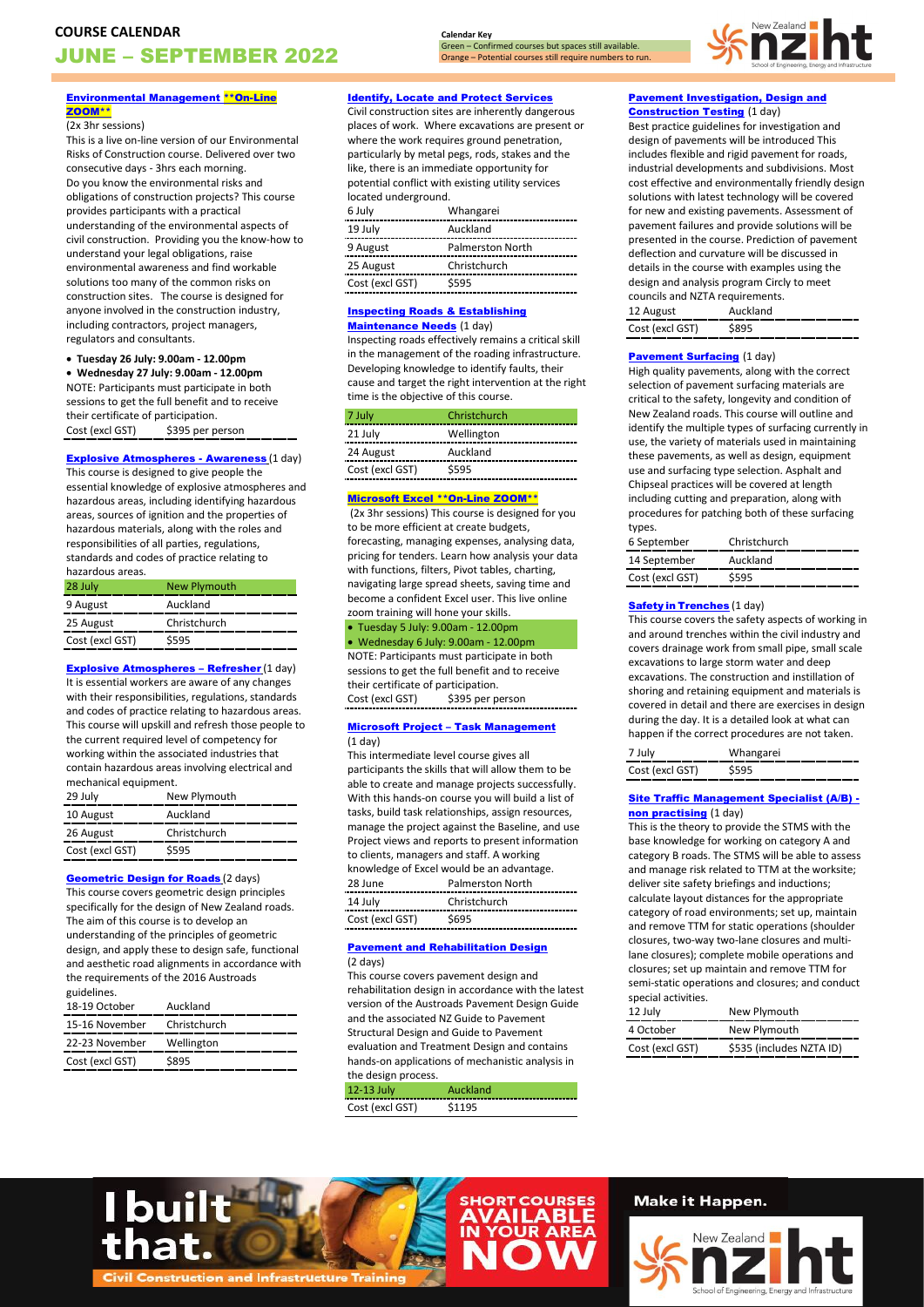**[Site Traffic Management Specialist -](https://www.nziht.co.nz/Short-Courses/Site-Traffic-Management-Specialist---Universal-(STMS-U)/) [Universal \(STMS-U\)](https://www.nziht.co.nz/Short-Courses/Site-Traffic-Management-Specialist---Universal-(STMS-U)/)** (2 days)

This two-day theory only course will cover all of the base knowledge an STMS needs to know. Such as how to conduct a toolbox or site briefing, how to read a TMP, how to deal with incidents, how to manage risk. This is a theory only course and prepares an STMS to go on to one or more of the Categories (A, B and/or C).

| 24-25 August    | New Plymouth             |
|-----------------|--------------------------|
| Cost (excl GST) | \$635 (includes NZTA ID) |

### **Slinging and Lifting with an Excavator or** [Loader](https://www.nziht.co.nz/Short-Courses/Slinging-and-Lifting-with-an-Excavator-or-Loader/) (1 day)

When on the job, there will be times where you need to move or place equipment and there is a right way and a wrong way to do this. The information that is presented to you on course will give you the industry standard on the step you will need to do to get the job done efficiently and safely.

| 8 July          | Christchurch |
|-----------------|--------------|
| 22 July         | Wellington   |
| Cost (excl GST) | S595         |

#### **[Stabilisation of Road Pavements](https://www.nziht.co.nz/Short-Courses/Stabilisation-of-Road-Pavements---Fundamentals/) (1 day)**

Stabilisation can provide major benefits for roading projects of all sizes, and significantly offer acceptable cost-effective alternatives to the use of premium sources of aggregates. With the advent of the NZTA performance specifications (B/3 and M/22), there is the opportunity to use alternative materials in conjunction with stabilisation techniques, to meet strength and durability requirements for pavements. This course provides an overview of the main issues involved with the design and construction of sealed and unsealed pavements using stabilisation.

| 18 July         | Wellington |
|-----------------|------------|
| Cost (excl GST) | \$595      |

## **STMS - [Refresher \(NP\)](https://www.nziht.co.nz/Short-Courses/STMS---Refresher-(NP)/)** (1 day)

This is a one-day theory course includes knowledge about Category A, B and C roading environments. L1 STMS who successfully complete the Refresher workshop will be awarded the Nonpractising STMS for categories A and B. To be classed as a practising STMS on category A and B road environments, participant's will also have to complete a practical re-assessment for each environment.

| 19 July         | New Plymouth             |
|-----------------|--------------------------|
| 8 September     | New Plymouth             |
| Cost (excl GST) | \$435 (includes NZTA ID) |

**[Successful Project Management](https://www.nziht.co.nz/Short-Courses/Successful-Project-Management/)** (2 days) The pace of change means that more and more inexperienced people are being asked to lead projects. The deadlines are often very short; the available resources are limited; and the stresses brought on by the pressure to succeed are intense. We've distilled the wisdom and experience of project managers into a simple sixstep approach to leading a successful project. We'll help you learn it effortlessly in our highly interactive two day course. It's a practical approach that is easy to apply to any situation.

|                                                  | approach that is easy to apply to any situation. |
|--------------------------------------------------|--------------------------------------------------|
| 21-22 July                                       | Christchurch                                     |
| 1-2 September<br>------------------------------- | Auckland                                         |
| Cost (excl GST)                                  | \$1095                                           |

**[Supercharged](https://www.nziht.co.nz/Short-Courses/Supercharged-Supervisors-Toolkit/) Supervisors Toolkit (1 day)** 

**Calendar Key**

Green – Confirmed courses but spaces still available. Orange – Potential courses still require numbers to run.

Leaders are people who know how to achieve goals and inspire people along the way. It's vital that you not only know what leadership behaviours are required, but also how to do it. Good leaders in return get more job satisfaction out of their role. Participants will firstly explore their own style of leadership and then learn how to adapt their style to bring out the best in others. You will leave with your own personal action plan to raise the bar for you and your team. This highly interactive one day course will address a number of essentials for the supervisor to know and do.

| 20 July         | Christchurch            |
|-----------------|-------------------------|
| 12 August       | <b>Palmerston North</b> |
| 1 November      | Auckland                |
| 20 October      | Christchurch            |
| Cost (excl GST) | \$795                   |
|                 |                         |

#### [Temporary Traffic Management \(TTM\)](https://www.nziht.co.nz/Short-Courses/Temporary-Traffic-Management-(TTM)-Worker/)  [Worker](https://www.nziht.co.nz/Short-Courses/Temporary-Traffic-Management-(TTM)-Worker/) (1 day)

All new staff wishing to come into the TTM industry will need to start with this course. The TTM worker will be able to assist with setting out a site under the supervision of a STMS (Site Traffic Management Specialist). They are also able to assist with "Stop/Go" operations. Many contractors may wish most of their staff stay at this level

| 10 August<br>___________ | New Plymouth |
|--------------------------|--------------|
| Cost (excl GST)          | ---------    |

#### Time Management – [Getting things done!](https://www.nziht.co.nz/Short-Courses/Time-Management---Getting-things-done!/)  $(1$  day $)$

Abraham Lincoln is quoted as having said: "Give me six hours to chop down a tree, and I will spend the first four sharpening the axe." Do you start early and go home late so that you can get your work done? We've all had that experience, and it's easy to believe that working harder is always the answer. Time to consider working smartly? This is a practical course that will sharpen your ability to manage your own time and to make sure that things get done on time AND in the right way. Participants construct their own plan for getting things done according to their style and work environment.

| 11 July         | Wellington   |
|-----------------|--------------|
| 14 September    | Christchurch |
| 27 October      | Auckland     |
| Cost (excl GST) | \$795        |
|                 |              |

## [The Fundamentals of Asphalt Mix](https://www.nziht.co.nz/Short-Courses/The-Fundamentals-of-Asphalt-Mix/) (2 days)

Asphalt paving mix design requires a clear understanding of design standards and specification requirements. Design also demands close attention to the details of testing procedures to ensure an economical blend and gradation of aggregates. Durable asphalt mixes must provide for stability, sufficient voids and workability to permit efficient construction. This course provides an overview of asphalt mix design and includes the latest design methods from America and Australia. The methods will include Austroads Guide to Pavement Technology and SHRP Superpave Mix Design. This course also includes an overview of the specification for dense graded, stone mastic and fine graded asphalt paving mixtures NZTA M/10.

| 18-19 July      | Auckland |
|-----------------|----------|
| Cost (excl GST) |          |



## [Traffic Management Operative](https://www.nziht.co.nz/Short-Courses/Traffic-Management-Operative---non-practicing-(TMO-NP)/) – Non [Practising \(TMO-NP\)](https://www.nziht.co.nz/Short-Courses/Traffic-Management-Operative---non-practicing-(TMO-NP)/) (1 day)

This warrant enables the holder, once briefed by the STMS in charge, to: On category A roads -Undertake a roadside activity where the vehicle is legally parked and accessed from the non-traffic side. On category A and B roads - Set up, maintain and remove TTM for roadside or shoulder activities where all TTM equipment (including TTM vehicles) is outside the edgeline (or edge of seal if there is no edgeline), maintain TTM at an existing static worksite when the in charge STMS is away from the worksite. The STMS must return to the worksite to carry out any required changes, complete inspection activities.

| 11 August       | New Plymouth             |
|-----------------|--------------------------|
| Cost (excl GST) | \$435 (includes NZTA ID) |

#### Understanding Asphalt Pavement **Construction** (1 day)

Asphalt paving construction productivity depends on the smooth and safe running of laying operations and effective contractual relationships. It also depends on understanding the materials being dealt with. Poor construction practices often lead to surface defects, incorrect layer thickness and shape problems. The cost associated with rework and/or the repair of asphalt surfacing can wipe out the value of the work. Competent supervision can avoid many of these problems.

| 20 July         | Auckland     |
|-----------------|--------------|
| 24 August       | Christchurch |
| Cost (excl GST) | \$595        |

## [Understanding NZS3910:2013 Conditions](https://www.nziht.co.nz/Short-Courses/Understanding-NZS39102013-Conditions-of-Contract/)  of **Contract** (2 days)

How well do you know the contents of NZS3910, which are the 'rules' for administering and managing civil engineering and building contracts? This popular course, from a practical and 'handson' point of view will benefit Principals, Consultants and Contractors regarding how to manage and administer contracts and to understand their obligations and liabilities in terms of these General Conditions of Contract. 27-28 June Whangarei

| 27-20 JUNE      | <b>WITATIKAL CI</b> |
|-----------------|---------------------|
| 11-12 July      | Christchurch (FULL) |
| 22-23 August    | Auckland            |
| 12-13 September | Wellington          |
| 19-20 September | Auckland            |
| 3-4 October     | Napier              |
| 12-13 October   | Christchurch        |
| 1-2 November    | Hamilton            |
| Cost (excl GST) | \$895               |

### [Understanding Quality Pavement](https://www.nziht.co.nz/Short-Courses/Understanding-Quality-Pavement-Construction/)  **[Construction](https://www.nziht.co.nz/Short-Courses/Understanding-Quality-Pavement-Construction/)** (1 day)

The current trend towards performance based specifications for roading and civil construction projects increases the need for contracting firms to understand the issues involved with pavement construction, especially material compaction. This course provides an overview of theory and practice to assist team leaders and supervisors/forepersons to manage construction in the field.

| .               |              |
|-----------------|--------------|
| 19-20 July      | Wellington   |
| 2-3 August      | Christchurch |
| 16-17 August    | Auckland     |
| Cost (excl GST) | \$595        |